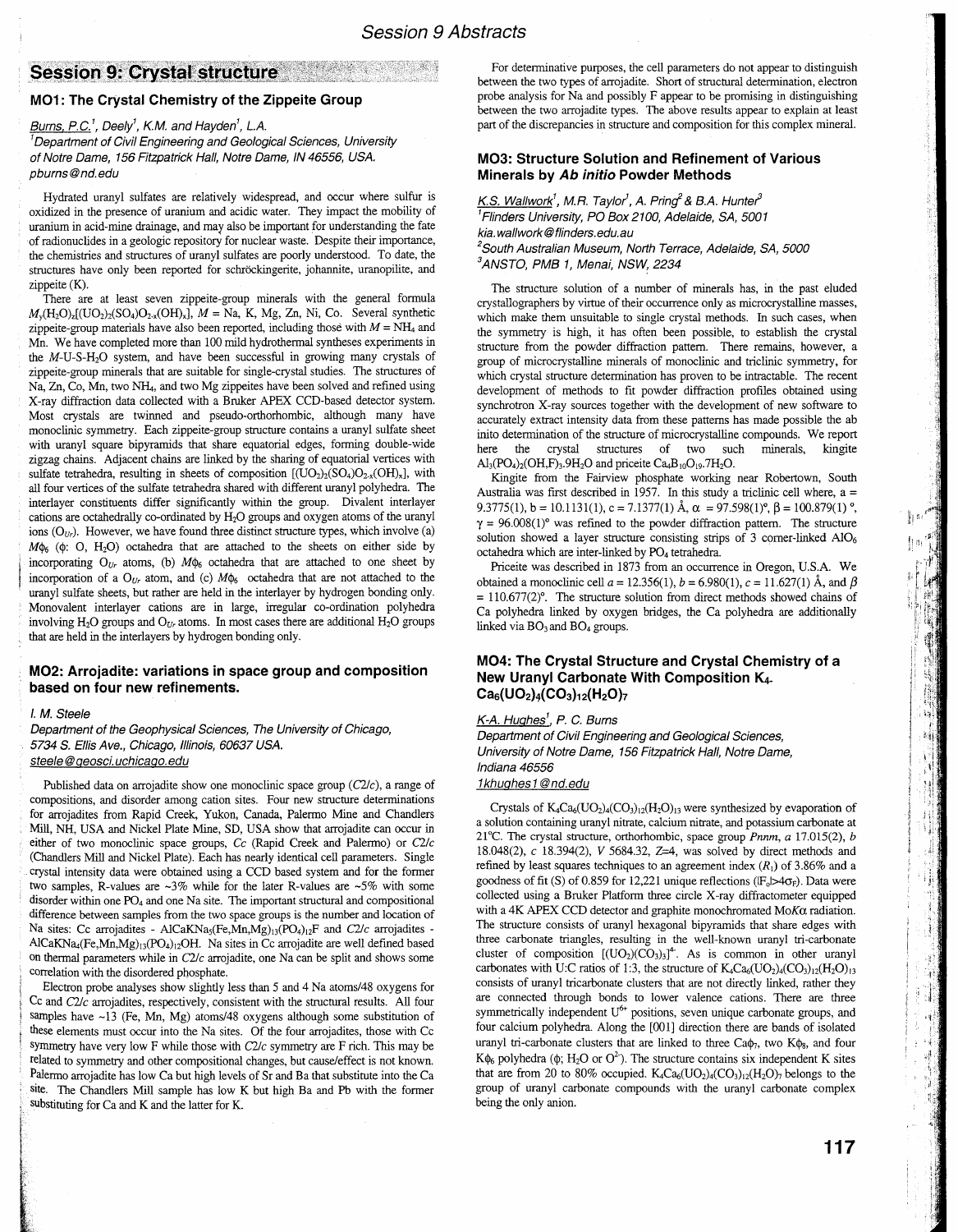| Location:                                                            |                    | Rapid Creek<br>Yukon, Canada |                    | Palermo<br>New Hampshire                  | <b>Chandlers Quarry</b><br>New Hampshire |          | Nickel Plate Mine<br>South Dakota |  |
|----------------------------------------------------------------------|--------------------|------------------------------|--------------------|-------------------------------------------|------------------------------------------|----------|-----------------------------------|--|
| Space Group<br>$\mathbf{R}$                                          | Cc<br>0.029        |                              | Cc<br>0.033        |                                           | C2/c                                     | C2/c     |                                   |  |
| Microprobe analyses (average of 7 points; atoms based on 48 oxygens) |                    |                              |                    |                                           |                                          |          |                                   |  |
|                                                                      | probe              | $x$ -ray                     | probe              | $x$ -ray                                  | x-ray                                    |          | x-ray                             |  |
| $Fe+2$                                                               | 10.421             | 10.54                        | 8.725              | 11.04                                     | 9.280                                    | 8.029    |                                   |  |
| $Mn+2$                                                               | 0.454              | $\zeta\,\zeta$               | 3.707              | $\boldsymbol{\zeta}$ $\boldsymbol{\zeta}$ | 1.679                                    | 4.775    |                                   |  |
| $Mg+2$                                                               | 1.810              | 2.46                         | 2.46               | 1.96                                      | 1.143                                    | 1.766    | 0.617                             |  |
| $[Fe+Mn+Mg]$                                                         | $[12.685]$ [13.00] |                              | $[13.575]$ [13.00] |                                           | [12.725]                                 | [13.421] |                                   |  |
| $Al+3$                                                               | 0.982              | 1.00                         | 1.003              | 1.00                                      | 0.980                                    | 0.953    |                                   |  |
| $Na+1$                                                               | 4.760              | 4.85                         | 4.493              | 4.50                                      | 3.728                                    | 3.599    |                                   |  |
| $K+1$                                                                | 0.821              | 0.90                         | 0.684              | 0.79, 0.17                                | 0.521                                    | 0.765    |                                   |  |
| $Ca+2$                                                               | 0.976              | 0.98                         | 0.231              | 0.23                                      | 0.937                                    | 0.917    |                                   |  |
|                                                                      |                    |                              |                    | $Fe = 0.58$                               |                                          |          |                                   |  |
| $Ba+2$                                                               | 0.0                |                              | 0.020              | $\overline{\phantom{a}}$                  | 0.221                                    | $0.0\,$  |                                   |  |
| $Sr+2$                                                               | 0.007              |                              | 0.118              | 0.19                                      | 0.078                                    | 0.0      |                                   |  |
| $Pb+2$                                                               | 0.002              |                              | 0.002              | $\overline{\phantom{a}}$                  | 0.244                                    | 0.017    |                                   |  |
| $P+5$                                                                | 11.978             | 12.00                        | 11.961             | 12.00                                     | 11.912                                   | 11.852   |                                   |  |
| $Si+4$                                                               | 0.001              | $\overline{a}$               | 0.001              | $\overline{\phantom{a}}$                  | 0.006                                    | 0.009    |                                   |  |
| $Ti+4$                                                               | 0.050              | $\qquad \qquad \blacksquare$ | 0.003              | $\overline{\phantom{a}}$                  | 0.0                                      | 0.015    |                                   |  |
| ${\bf F}$                                                            | 0.040              |                              | 0.109              |                                           | 0.823                                    | 0.712    |                                   |  |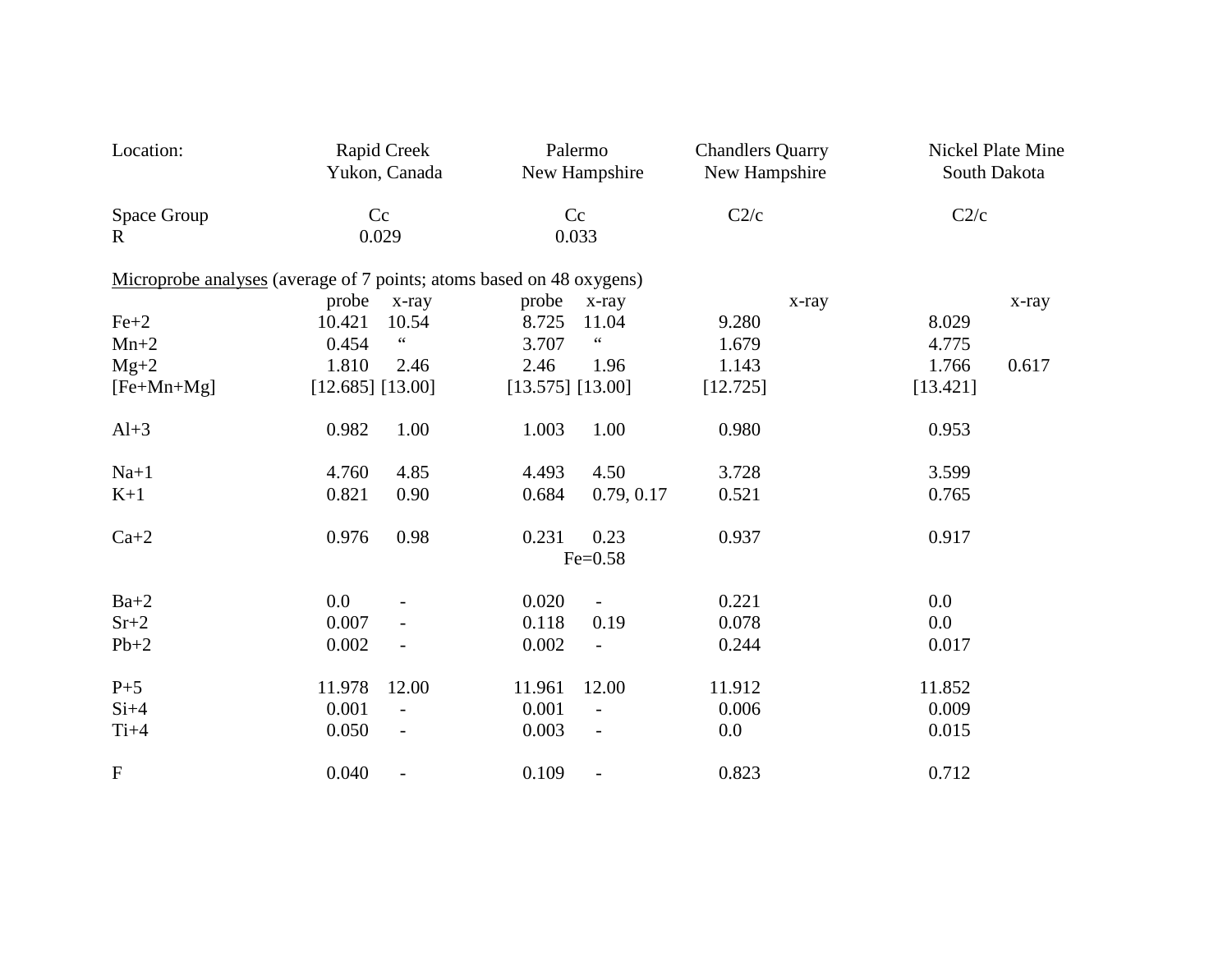| X-ray site occupancies |             |      |             |    |             |      |                                              |  |
|------------------------|-------------|------|-------------|----|-------------|------|----------------------------------------------|--|
| Mg                     | $[Mn + Fe]$ | Mg   | $[Mn + Fe]$ | Mg | $[Mn + Fe]$ | Mg   | $[Mn + Fe]$                                  |  |
| 0.11                   | 0.89        | 0.06 | 0.94        |    |             | 0.51 | 0.48                                         |  |
| 0.05                   | 0.95        | 0.04 | 0.96        |    |             |      | 0.92                                         |  |
| 0.24                   | 0.76        | 0.09 | 0.91        |    |             |      |                                              |  |
| 0.43                   | 0.57        | 0.49 | 0.51        |    |             |      | 0.71                                         |  |
| 0.57                   | 0.43        | 0.44 | 0.56        |    |             |      |                                              |  |
| 0.28                   | 0.72        | 0.21 | 0.79        |    |             |      | 0.97                                         |  |
| 0.22                   | 0.78        | 0.15 | 0.85        |    |             |      |                                              |  |
| 0.03                   | 0.97        | 0.02 | 0.98        |    |             |      | 0.98                                         |  |
| 0.07                   | 0.93        | 0.02 | 0.98        |    |             |      |                                              |  |
| 0.06                   | 0.94        | 0.10 | 0.90        |    |             |      | 0.90                                         |  |
| 0.08                   | 0.92        | 0.08 | 0.92        |    |             |      |                                              |  |
| 0.08                   | 0.92        | 0.13 | 0.87        |    |             |      | 0.90                                         |  |
| 0.24                   | 0.76        | 0.13 | 0.87        |    |             |      |                                              |  |
|                        |             |      |             |    |             |      |                                              |  |
| 0.99                   |             | 0.59 |             |    |             | 0.92 |                                              |  |
| 0.97                   |             | 0.94 |             |    |             | 0.98 |                                              |  |
| 0.97                   |             | 0.92 |             |    |             |      |                                              |  |
| 0.96                   |             | 1.00 |             |    |             |      | 0.47                                         |  |
| 0.96                   |             | 1.00 |             |    |             |      |                                              |  |
|                        |             |      |             |    |             |      |                                              |  |
| 0.90                   |             | 0.78 |             |    |             |      | 0.46                                         |  |
|                        |             |      |             |    |             |      |                                              |  |
| 0.98                   |             | 1.32 |             |    |             |      | 0.58                                         |  |
|                        |             |      |             |    |             |      | 0.08<br>0.29<br>0.03<br>0.02<br>0.10<br>0.10 |  |